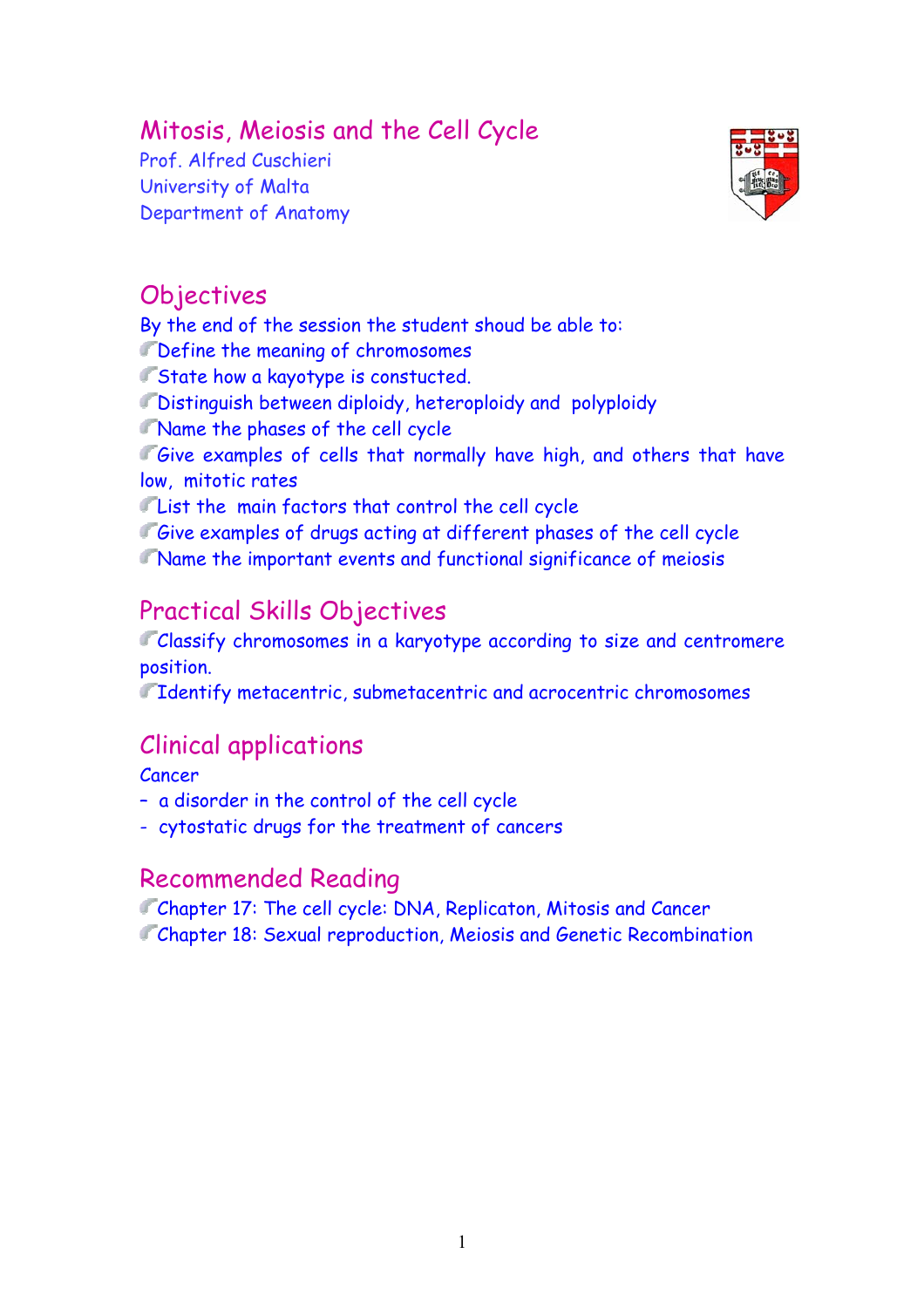## Mitosis and Meiosis

- Mitosis is the process of cell division in which the daughter cells receive identical copies of DNA, which are also identical to that of the mother cell.
- Meiosis is the process of cell division that results in the formation of cells containing half the amount of DNA contained in the parent cell, and having different copies of DNA from one another.
- The cytoplasm and organelles are usually shared approximately equally between the daughter cells.

#### Chromosomes

- Before cell division, whether in mitosis or meiosis, the DNA replicates itself. Each chromatin strand is also replicated. During cell division, the chromatin strands become coiled (condensed) to form chromosomes.
- Each chromosome is, therefore, a duplicate structure, consisting of two chromatids joined by a centromere.
- Chromosomes are visible as discrete structures only during cell division
- During mitosis, each daughter cell receives one chromatid of each chromosome.

In this electron micrograph of a whole chromosome, Note that:

- The chromosome consists of two chromatids
- The chromatids are joined at the centromere
	- The chromatids are composed of chromatin strands, similar to those in nuclei, but packed in a regular fashion.





Do not confuse the two chromatids that constitute a chromosome with homologous pairs of chromosomes. The figure illustrates chromosome pair number 1.

The genes contained on the chromosomes are also paired.

Chromosome 1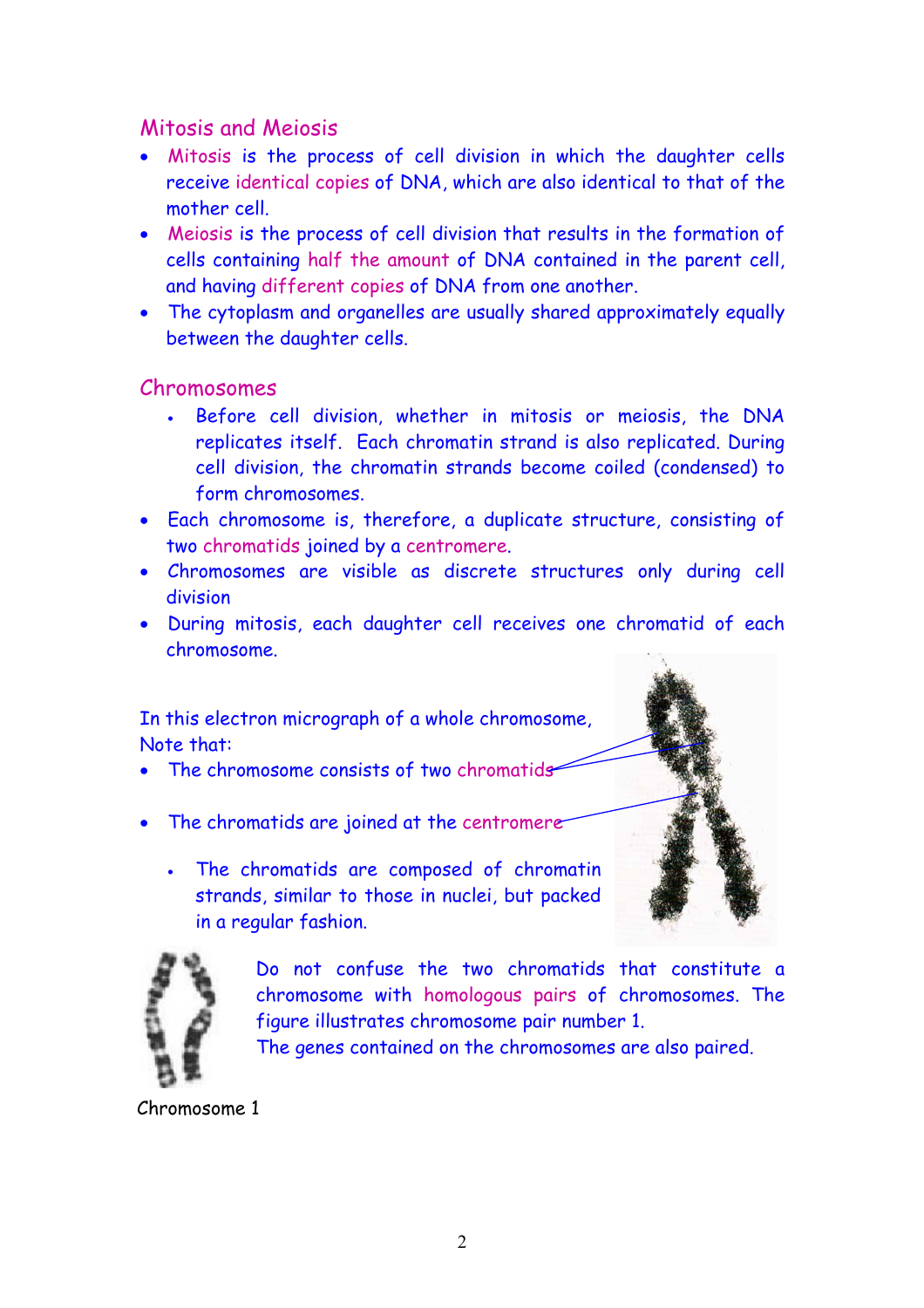Chromosomes are arranged in a karyotype for the purpose of analysis.



Classification of the chromosomes is based on their size, centromere position and banding patterns that are specific for each chromosome. There are 23 pairs of chromosomes. One pair is the sex chromosomes, in this case XX. The other 22 pairs are termed autosomes.

### Chromosomes are classified according to centromere position:





Metacentric Sub-metacentric Acrocentric



• Note also some other points of nomenclature:

q (long arm)

p (short arm)

chromatids When the chromosomes are elongated, the chromatids are very close to one another and centromere might not appear as separate structures.

- By convention the short arms of chromosomes are designated as "p" and the long arms as "q".
- The short arms of the acrocentric chromosomes are very short and have satellites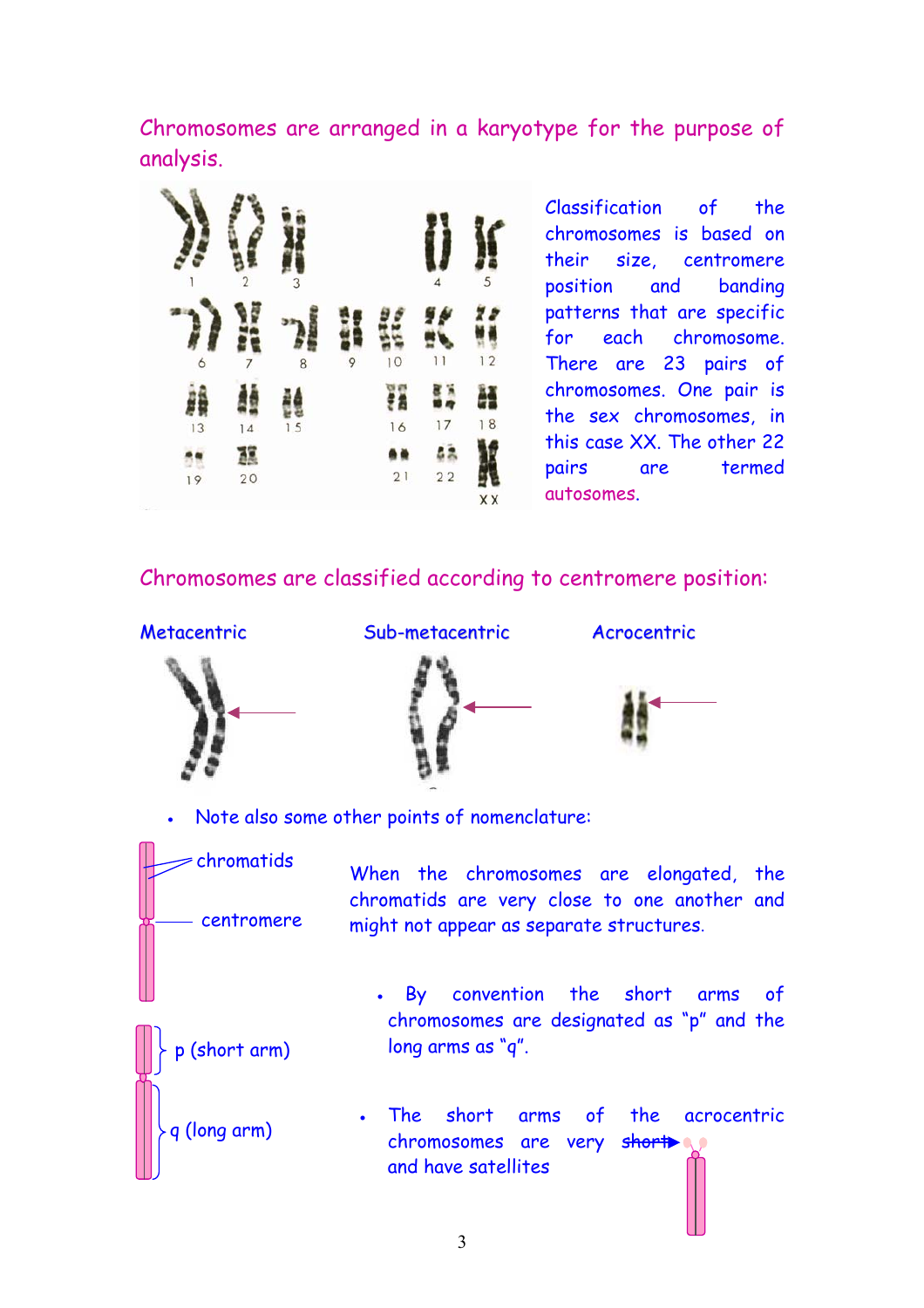The acrocentric chromosomes have their centromere very close to one end. Their short arms are very small and have tiny satellites. The acrocentric chromosomes are chromosomes 13, 14, 15, 21 and 22.



The satellites contain the nucleolus organisers that form the nucleolus in interphase nuclei.

"High resolution chromosome analysis" is a special technique in which the chromosomes are long and the banding more detailed to enable more precise identification of small regions of chromosomes.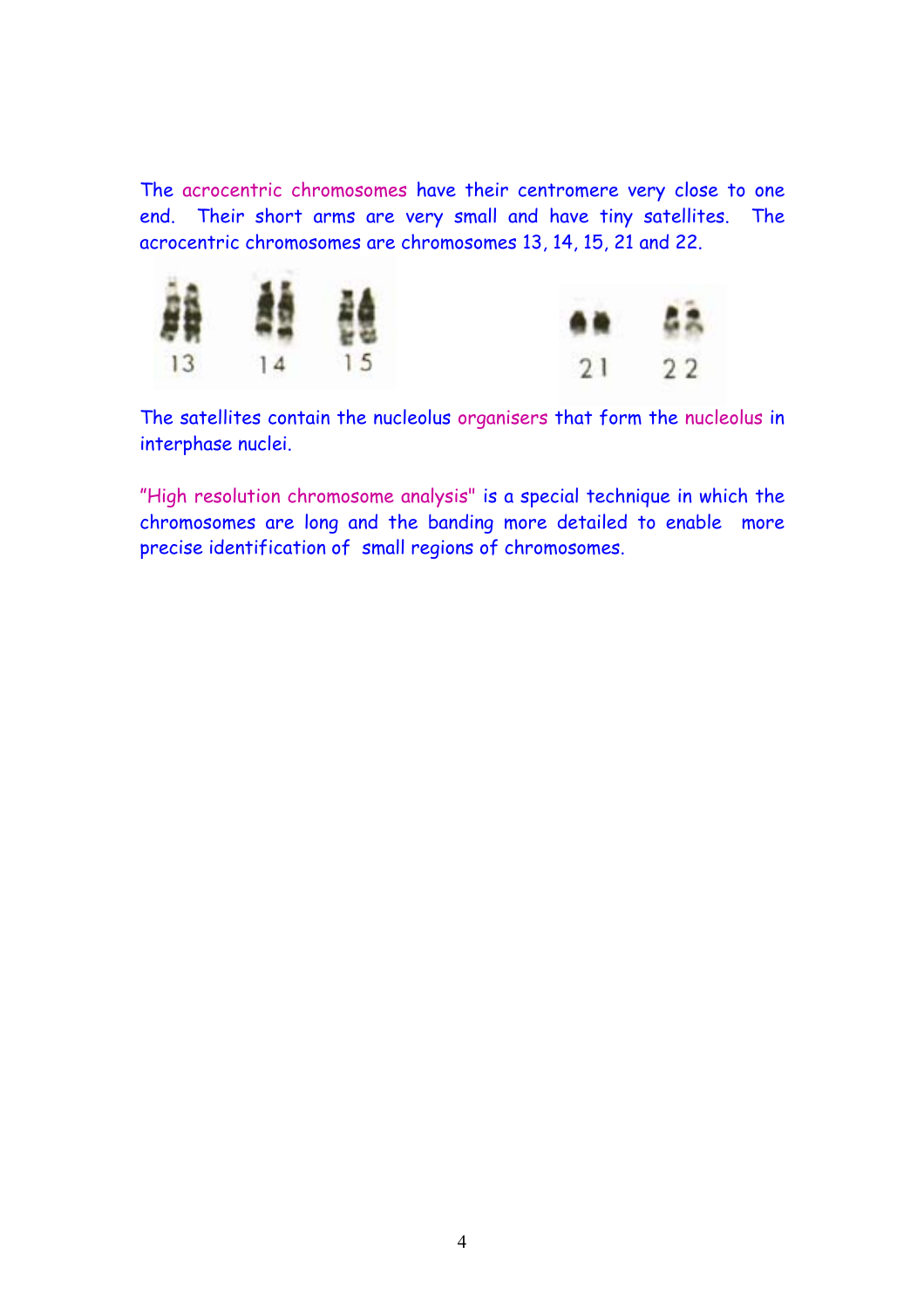## The Cell Cycle

The cell cycle is the series of events that occur in dividing cells between the completion of one mitotic division and the completion of the next division.

Mitosis occupies only a small proportion of the whole cell cycle.

The time taken to complete a cell cycle is very variable.



The cell cycle begins with the formation of a new cell following mitosis.

- The nucleus of the cell contains 2n amount of DNA
- DNA replication is a crucial event in the cell cycle.
- Prior to cell division, whether mitosis or meiosis, the DNA replicates itself to form two identical copies.
- This occurs during the S (synthesis) phase. By the end of the S phase the cell nucleus contains 4c amount of DNA.
- The S phase is preceded and followed by two gap phases, G1 and G2 respectively, during which synthesis of the cytoplasm occurs, and the cell performs its own specific functions.

The cell cycle is interrupted by three "checkpoints"

- The G1 checkpoint, at end of G1
	- provides the trigger for DNA synthesis
- The G2 checkpoint, at end of G2
	- Ensures that replication is complete, and
	- Provides trigger to proceed to mitosis
- The "Spindle Assembly" checkpoint at the end of metaphase
	- Ensures spindle formation
	- Provides trigger for attatchment of chromatids to the spindle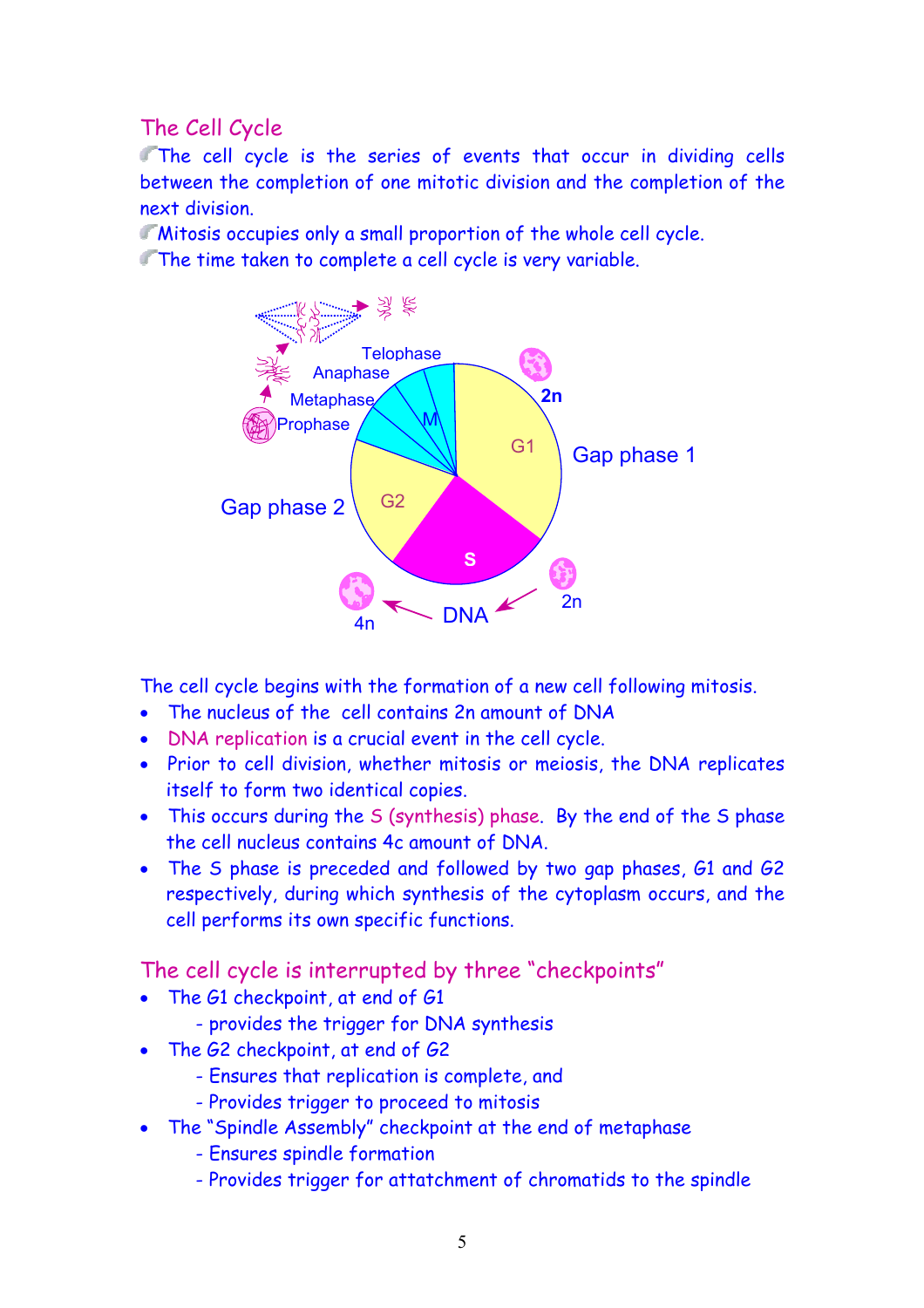## Factors affecting the cell cycle

#### 1. General metabolic factors

• Temperature, pH, nutrients and metabolites. The effect of these factors is seen in tissue culture. When cells in culture become very numerous, there is reduced nutrient availability and increased amounts of metabolites, and the rate of mitosis is reduced.

• AMP, cyclic GMP and Ca <sup>2+</sup> vary with the phases of the cell cycle and are important internal regulatory factors

#### 2. Intrinsic molecules within the cytoplasm

- These are regulatory molecules produced during specific phases of the cell cycle. They include:
- **Cyclins** 
	- Proteins that fluctuate in the cell cycle
- Cyclin dependent kinase (Cdk)
	- Enzymes that interact with cyclins
- **Cyclin-Cdk complexes** 
	- Trigger the passage through "checkpoints"
	- Are phosphorylated / dephosphorylated
	- G1 cyclin and G1 Cdk trigger the transition from G1 to S
	- Mitotic cyclin & mitotic Cdk: These are or mitosis-promoting factors (MPF) that trigger the transition from G2 to M phase

#### 3. Extrinsic factors - interaction with other cells

- Growth factors are necessary for stimulating cell proliferation. Some growth factors act mainly, but not exclusively, on certain cells as indicated by their names.
	- e.g. Platelet derived growth factor (PDGF) Epidermal growth factor (EGF) Fibroblast growth factor (FGF) Transforming growth factor (TGF) Interleukin-2 (IL-2).

Chalones are substances produced by some cells that inhibit mitosis. When tissues are injured, the fibroblasts proliferate to heal the wound. Normally fibroblasts do not divide because they are inhibited by chalones. Tissue injury stops chalone secretion and stimulates mitosis.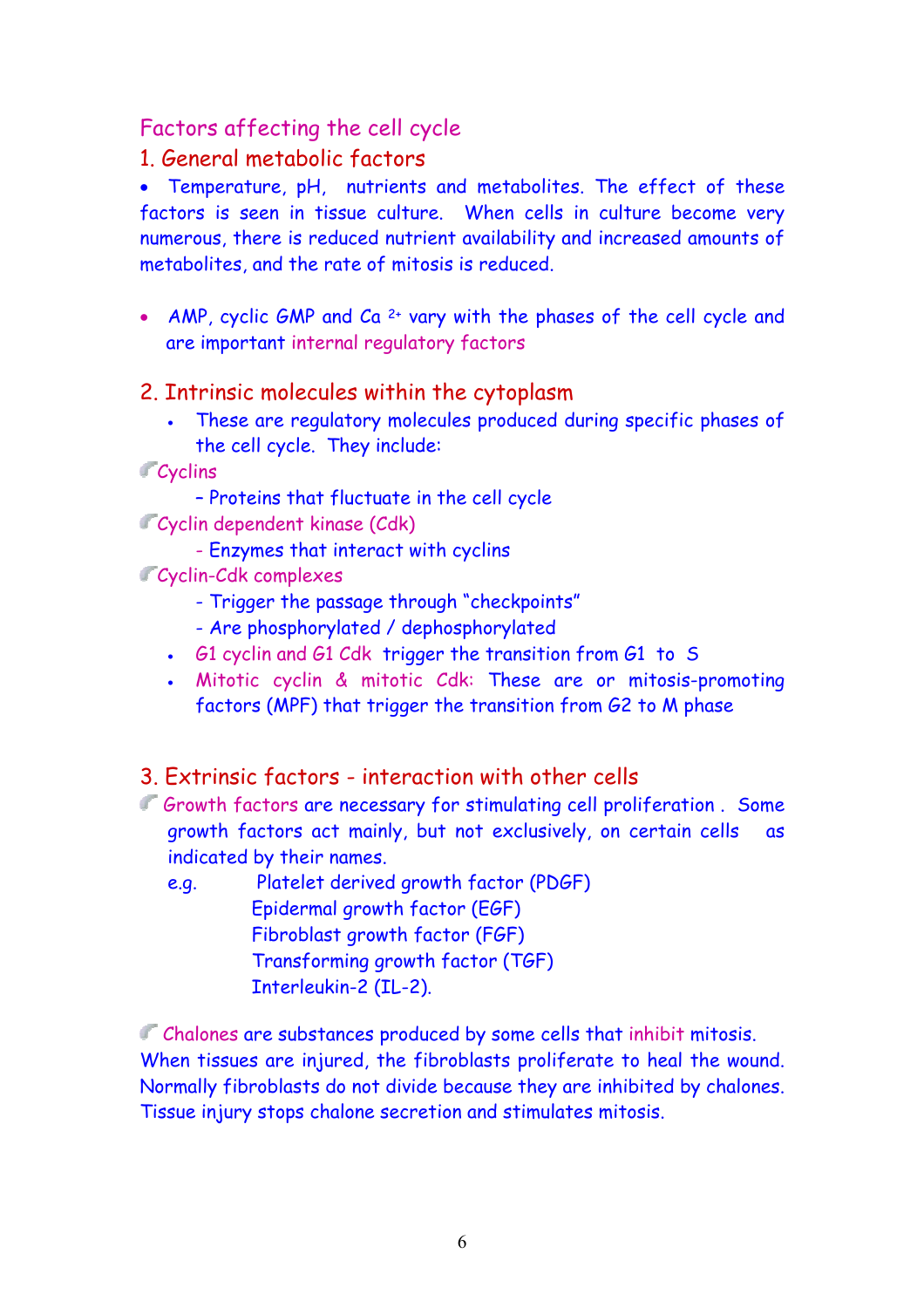### 4. Other factors

- Plasma membrane receptors bind to Growth factor
- Protein kinases activate certain substrate proteins e.g. receptor tyrosine kinase
- G-proteins proteins that are activated by binding to GTP e.g. Ras protein
- Transcription factors proteins that activate transcription of specific genes e.g. c-myc, c-jun, c-fos

#### **Oncogenes**

Oncogenes are genes that cause tumours and uncontrolled cell proliferation by interfering with the cell cycle control system.

Most oncogenes arise by mutation of normal genes, called protooncogenes that help to regulate the cell cycle

Examples of oncogenes are src, myc, and ras oncogenes.

Their counterpart proto-oncogenes are denoted by the prefix c-

e.g. c-src, c-myc, c-ras proto-oncogenes

Oncogenes may arise by mutation of any of the 6 classes of intermediate proteins involved in the cell cycle

#### Cytostatic Drugs

Drugs that interfere with the cell cycle act are called cytostatic drugs. They may be clinically useful to stop proliferation of cancer or other malignant cells .

Cytostatic drugs act at specific phases of the cell cycle.

Some cytostatic drugs act on the **S phase** and inhibit DNA synthesis

**Methotrexate** 

**Fluorouracil** 

**Mercaptopurine** 

Some cytostatic drugs cause cells to accumulate in **G2** 

**Mitomycin C** 

**Adriomycin** 

Cyclophosphamide

Some drugs inhibit the formation of the mitotic spindle

Colchicine is used in the laboratory to interrupt mitosis in metaphase, but does not act as a mitotic inhibitor when taken orally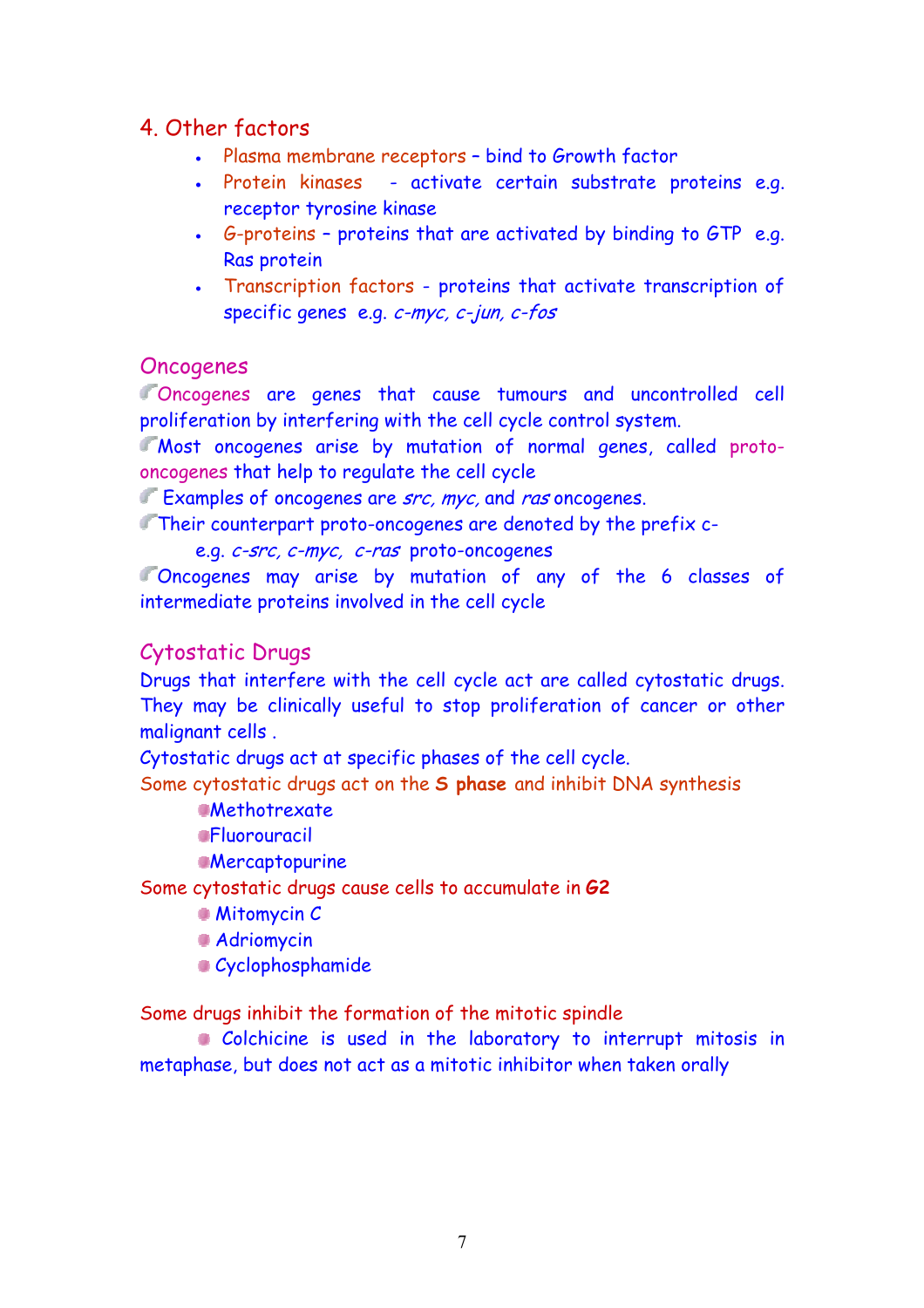# In vitro control of the cell cycle

**Mitogens stimulate some cells to divide by mitosis** 

Many of these are plant extracts:

- Phytohaemagglutinin
- Pokeweed mitogen
- Concanavilin A

Colcemid (a derivative of colchicine) is commonly used to interrupt mitosis, causing the dividing cells to accumulate in metaphase

#### Synchronisation of cells in culture

Cells in tissue culture enter into mitosis randomly. At any particular point, some cells are in G1, some in S, some in G2 and some in mitosis.

Cells in tissue culture may be synchronised so that they all enter mitosis simultaneously. This can be achieved by inhibiting DNA synthesis. Two ways of achieving this are:

By treatment with methotrexate

- **This drug inhibit DNA synthesis.**
- Cells accumulate at the beginning of the S phase.

**Thmidine block** 

 Thymidine is one of the four nucleotides of which DNA is formed. If excess thymidine is applied to the medium instead of all four nucleotides, DNA synthesis will be interrupted.

Cells accumulate at the beginning of the S phase.

When the cells are washed after about 18 hours and re-suspended in normal culture medium, they complete synthesis and proceed synchronously through G2 and mitosis.

## Sites of mitosis in the adult

In the foetus, babies and growing children mitosis occurs in most tissues. In adults, however, most tissues do not proliferate but mitosis occurs regularly at the following sites:

- Red bone marrow for production of blood cells (erythropoiesis)
- Lymphoid tissue formation of lymphocytes (lymphooiesis)
- Testes for spermatogenesis (production of spermatozoa)
- Epidermis replacement of superficial skin cells
- Hair follicles hair growth
- Gastro-intestinal tract renewal of epithelium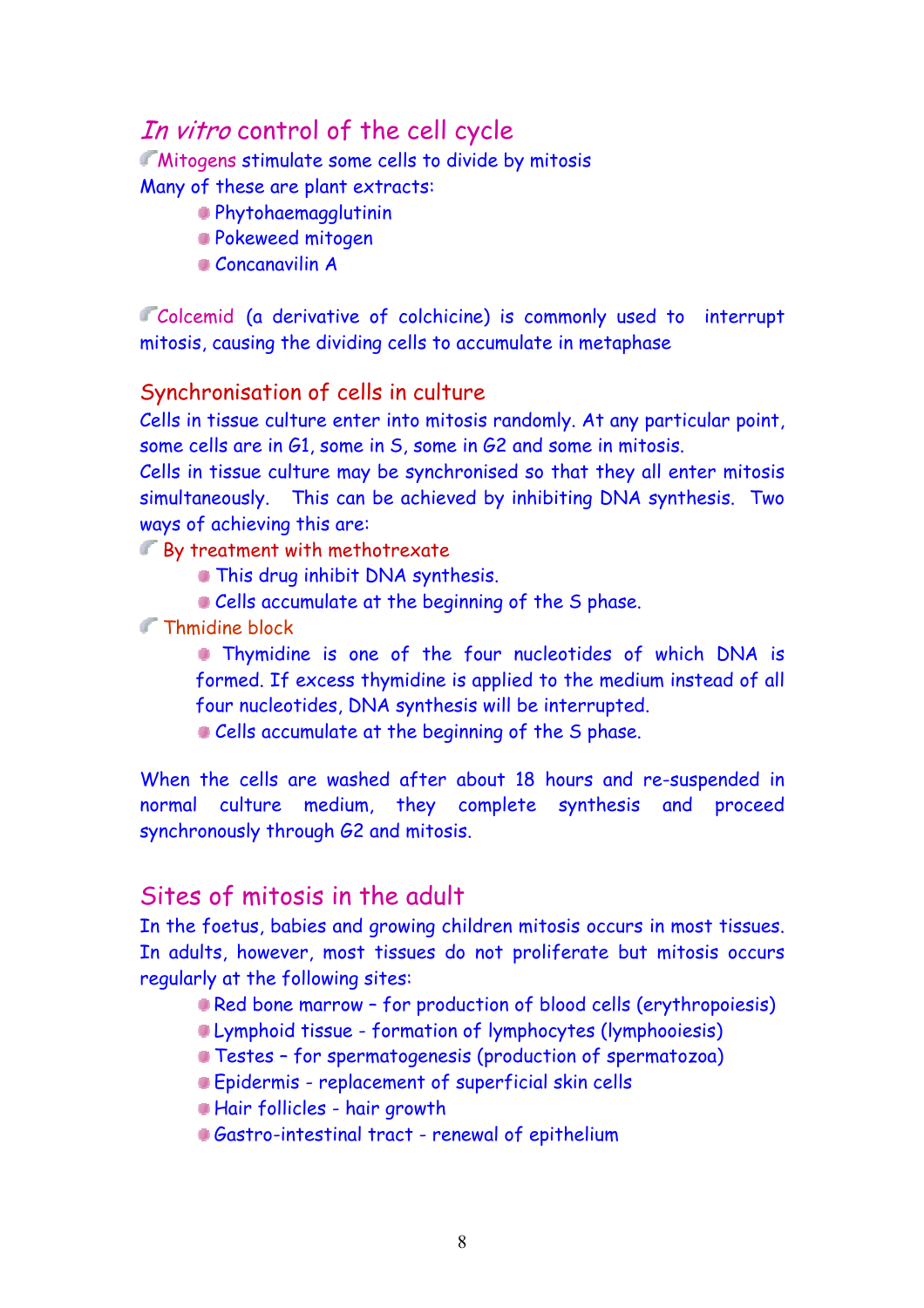In adults mitosis does not normally occur in:

- Neurons
- Muscle cells

In the adult, many cells are normally quiescent but may be stimulated to undergo mitosis. Such cells are said to be in " $G_0$ " phase of the cell cycle.

**Fibroblasts in connective tissue are normally quiescent but are** stimulated into the cell cycle following tissue injury fibroblasts. Hepatocytes (liver cells) normally have a very slow rate of turnover. The liver contains some cells with large tetraploid (4n) nuclei (cells in G2) and binucleate cells (cells that have not yet undergone cytokinesis).

#### Stages of Mitosis

1.Prophase

– The chromosomes gradually condense and appear as strands that become thicker and shorter;

- The nuclear envelope breaks up.

2.Metaphase

- The chromosomes are condensed;
- A mitotic spindle is formed of microtubules;
- Microtubules attach to the centromeres on chromosomes and to the centrioles at opposite poles of the cell

3.Anaphase

– The chromatids separate and move to opposite poles

4.Telophase

- The chromatids are at opposite poles of the cells
- The nuclear envelope is formed

5.Cytokinesis

– Division of the cytoplasm mediated by actin filaments

#### MEIOSIS

Meiosis is the basis of sexual reproduction and involves two important events, which are both directed towards creating genetic diversity.

a. Reduction division - the chromosome number is halved from diploid (2n) to haploid (n). Fertilization involves the fusion of male and female gametes, each containing a haploid set of chromosomes, to form a zygote with a diploid set of chromosomes.

b. Crossing-over and recombination – the exchange of chromosome segments between homologous pairs ensures that there is a reshuffling of genes and, therefore, genetic diversity among the offspring. Every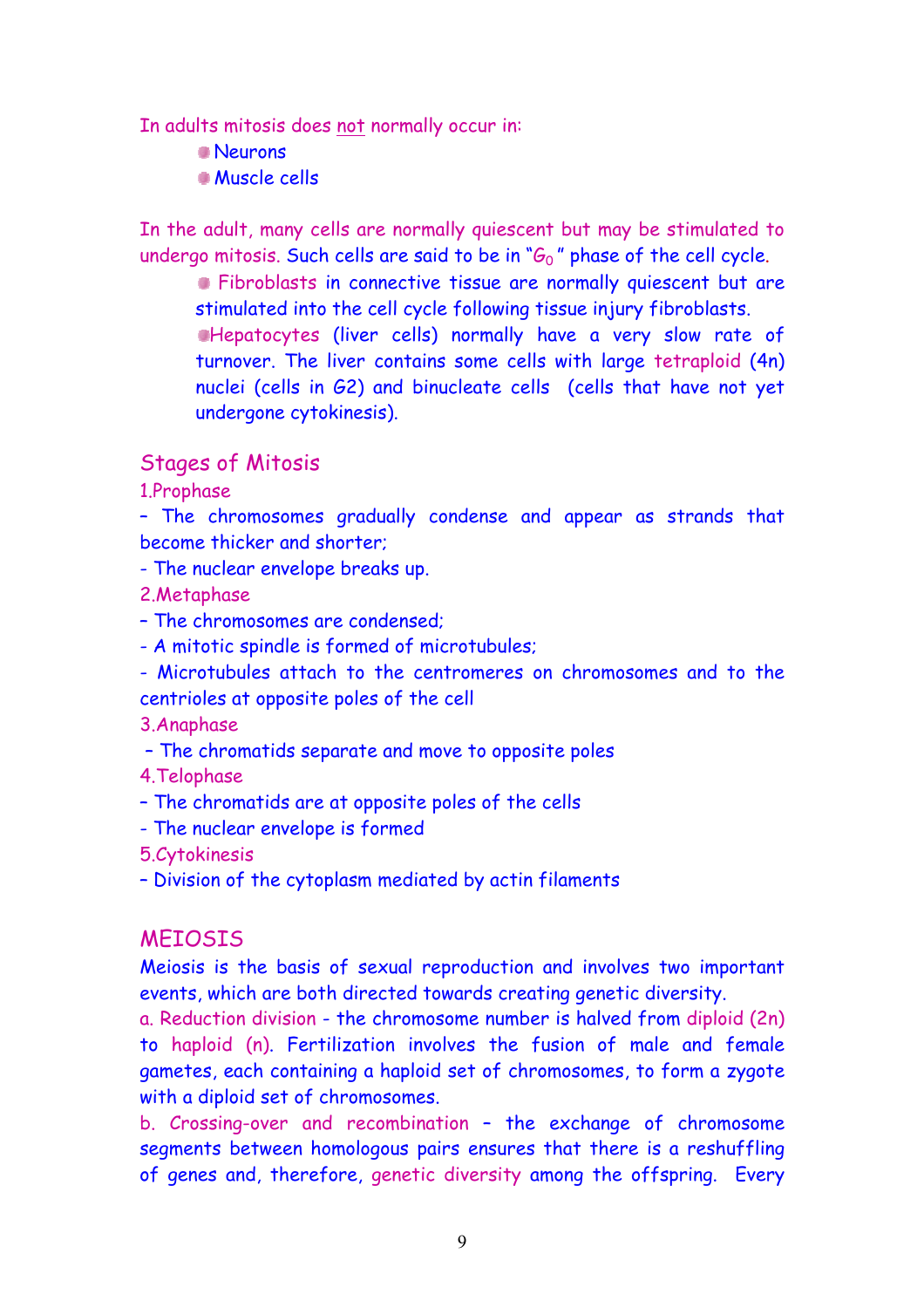individual has pairs of chromosomes derived from the mother and the father. Genetic recombination ensures that a recombination of maternal and paternal chromosomes and genes are passed on to the offspring.



Meiosis occurs only in the germ cell precursors - cells that form spermatozoa and oocytes (ova). These are the only cells that have a haploid set (n) of chromosomes, while somatic cells are diploid (2n).

Meiosis involves two successive divisions, producing four germ cells with different chromosome combinations.



Remember the important features of Meiosis:

- 
- Reduces the chromosome number to haploid (n)

Produces **"**pairing and crossing-over**"** of segments between parental chromosomes

- Ensures reshuffling of genes and genetic variation
- Occurs in two successive cell divisions: Meiosis I and Meiosis II
- If Is preceded by DNA synthesis and replication (S phase)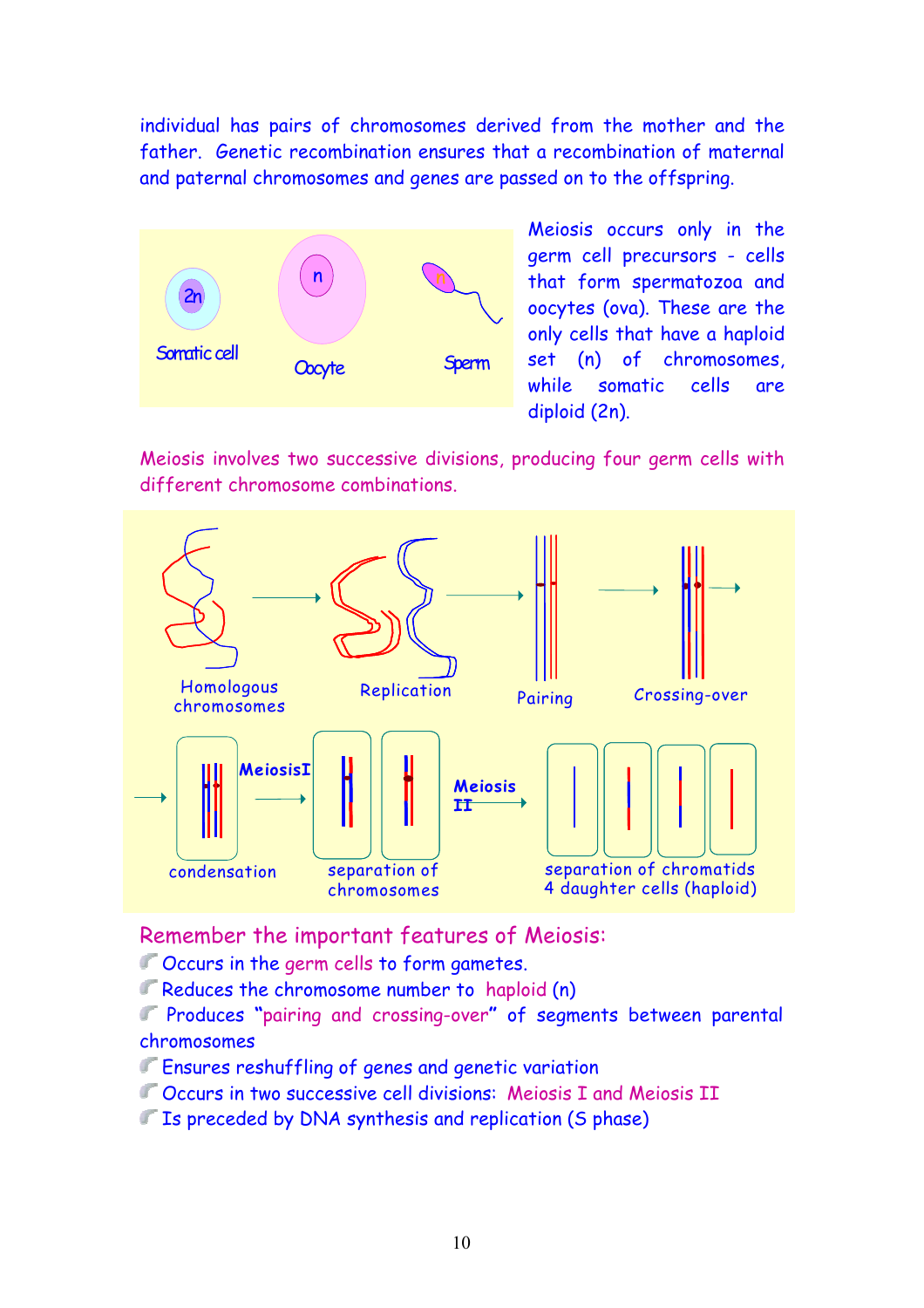Pairing and crossing-over of chromosomes result in genetic recombination. Each chromosome, and, therefore, each germ cell, acquires a different and unique combination of genes. This is an important means of ensuring genetic variation among the offspring.

Pairing and crossing-over (recombination) occur in the prophase of meiosis I, a complex process that also involves chromosome condensation (shortening). It is divided into five stages. Their apparently complex names are in fact Greek descriptions of the appearance of the paired chromosomes:



Leptotene (= thin threads)

Zygotene (= adjoining threads)

Pachytene (= thick threads)

Diplotene (= double threads)

Diakinesis (= cutting across)

Crossing over involves breakage and re-union of the chromatin strands. The sites of crossing-over are termed synaptonemal complexes. As diakenesis occurs and the paired chromosomes separate, the chromosomes remain temporarily attached at sites known as chiasmata, which may represent the original sites of crossing over.

Meiosis I involves metaphase, anaphase and telophase. It results in two daughter cells, each of which receives one of each pair of homologous chromosomes. Each chromosome consists of two chromatids.

Meosis II involves the separation of the chromatids.

- It is similar to mitosis with metaphase, anaphase and telophase

- It results in 4 haploid daughter cells.

#### Clinical Applications

Cancer cells undergo uncontrolled cell proliferation. As such, they are defects of the control of the cell cycle. Oncogenes are mutations in the genes that normally control the cell cycle.

Chemotherapy of cancers is aimed towards imterrupting the cell cycle and preveting the cancer cells from proliferating. As a side effect, however, also the normal sites of cell proliferation are affected resulting in hair loss, intestinal disorders, anaemia and infertility.